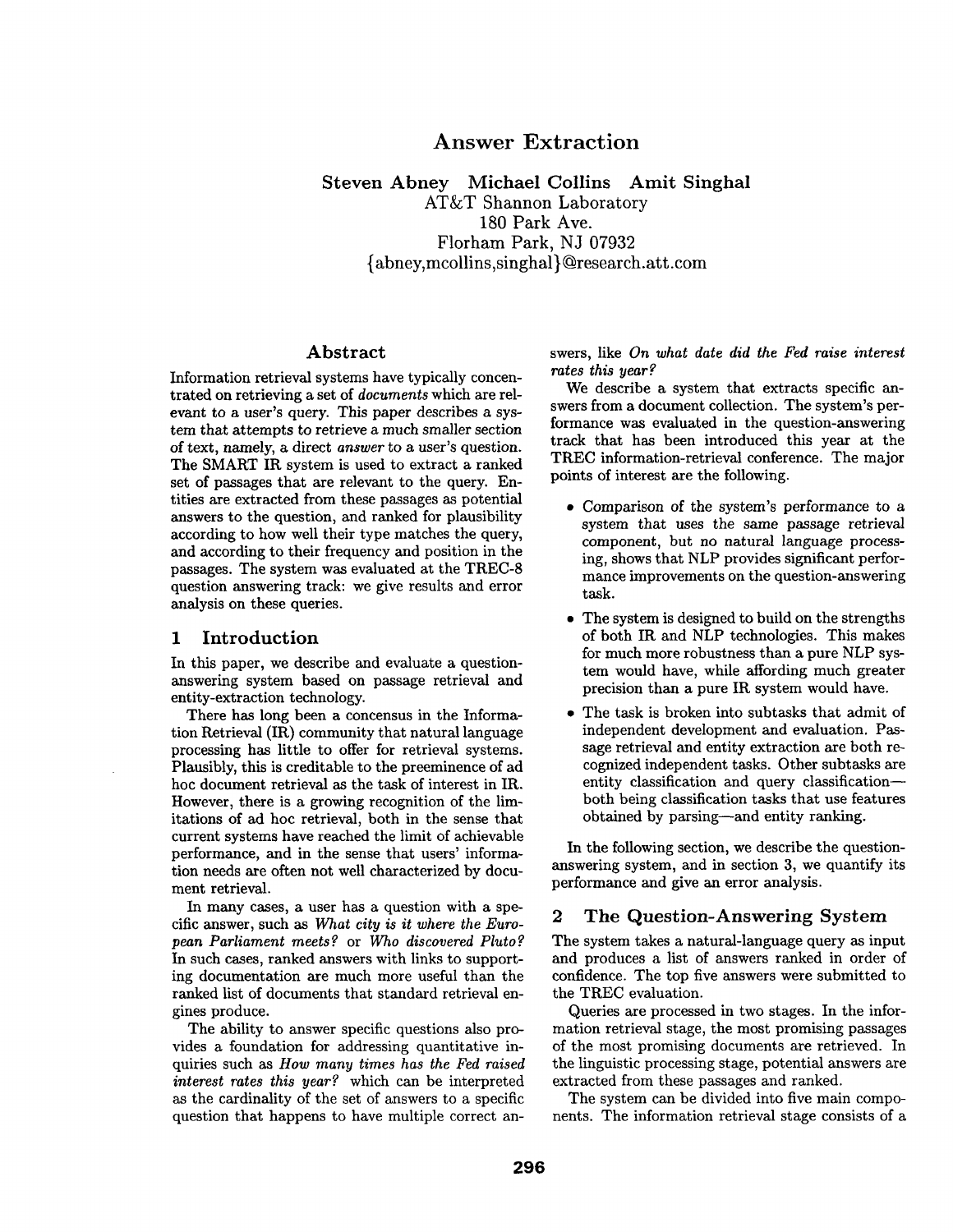single component, passage retrieval, and the linguistic processing stage circumscribes four components: entity extraction, entity classification, query classification, and entity ranking.

- Passage Retrieval Identify relevant documents, and within relevant documents, identify the passages most likely to contain the answer to the question.
- Entity Extraction Extract a candidate set of possible answers from the passages.
- **Entity Classification** The candidate set is a list of entities falling into a number of categories, including people, locations, organizations, quantities, dates, and linear measures. In some cases (dates, quantities, linear measures), entity classification is a side effect of entity extraction, but in other cases (proper nouns, which may be people, locations, or organizations), there is a separate classification step after extraction.
- Query Classification Determine what category of entity the question is asking for. For example, if the query is

Who is the author of the book, The Iron Lady: A Biography of Margaret Thatcher?

the answer should be an entity of type Person.

**Entity Ranking** Assign scores to entities, representing roughly belief that the entity is the correct answer. There are two components of the score. The most-significant bit is whether or not the category of the entity (as determined by entity classification) matches the category that the question is seeking (as determined by query classification). A finer-grained ranking is imposed on entities with the correct category, through the use of frequency and other information.

The following sections describe these five components in detail.

#### 2.1 Passage **Retrieval**

The first step is to find passages likely to contain the answer to the query. We use a modified version of the SMART information retrieval system (Buckley and Lewit, 1985; Salton, 1971) to recover a set of documents which are relevant to the question. We define passages as overlapping sets consisting of a sentence and its two immediate neighbors. (Passages are in one-one correspondence with with sentences, and adjacent passages have two sentences in common.) The score for passage i was calculated as

$$
\frac{1}{4}S_{i-1} + \frac{1}{2}S_i + \frac{1}{4}S_{i+1} \tag{1}
$$

where  $S_i$ , the score for sentence j, is the sum of IDF weights of non-stop terms that it shares with the query, plus an additional bonus for pairs of words (bigrams) that the sentence and query have in common.

The top 50 passages are passed on as input to linguistic processing.

#### 2.2 Entity Extraction

Entity extraction is done using the Cass partial parser (Abney, 1996). From the Cass output, we take dates, durations, linear measures, and quantities.

In addition, we constructed specialized code for extracting proper names. The proper-name extractor essentially classifies capitalized words as intrinsically capitalized or not, where the alternatives to intrinsic capitalization are sentence-initial capitalization or capitalization in titles and headings. The extractor uses various heuristics, including whether the words under consideration appear unambiguously capitalized elsewhere in the document.

#### **2.3 Entity Classification**

The following types of entities were extracted as potential answers to queries.

#### **Person, Location, Organization, Other**

- Proper names were classified into these categories using a classifier built using the method described in (Collins and Singer, 1999).<sup>1</sup> This is the only place where entity classification was actually done as a separate step from entity extraction.
- **Dates** Four-digit numbers starting with 1... or 20.. were taken to be years. Cass was used to extract more complex date expressions (such as *Saturday, January 1st, 2000).*
- Quantities Quantities include bare numbers and numeric expressions' like *The Three Stooges, 4*  1/2 quarts, 27%. The head word of complex numeric expressions was identified *(stooges, quarts*  or *percent);* these entities could then be later identified as good answers to *How many* questions such as *How many stooges were there ?*
- **Durations, Linear** Measures Durations and linear measures are essentially special cases of quantities, in which the head word is a time unit or a unit of linear measure. Examples of durations are *three years, 6 1/2 hours.* Examples of linear measures are *140 million miles, about 12 feet.*

We should note that this list does not exhaust the space of useful categories. Monetary amounts (e.g.,

<sup>&</sup>lt;sup>1</sup>The classifier makes a three way distinction between **Person, Location and Organization; names** where the classifier makes no decision were classified as Other Named Entity.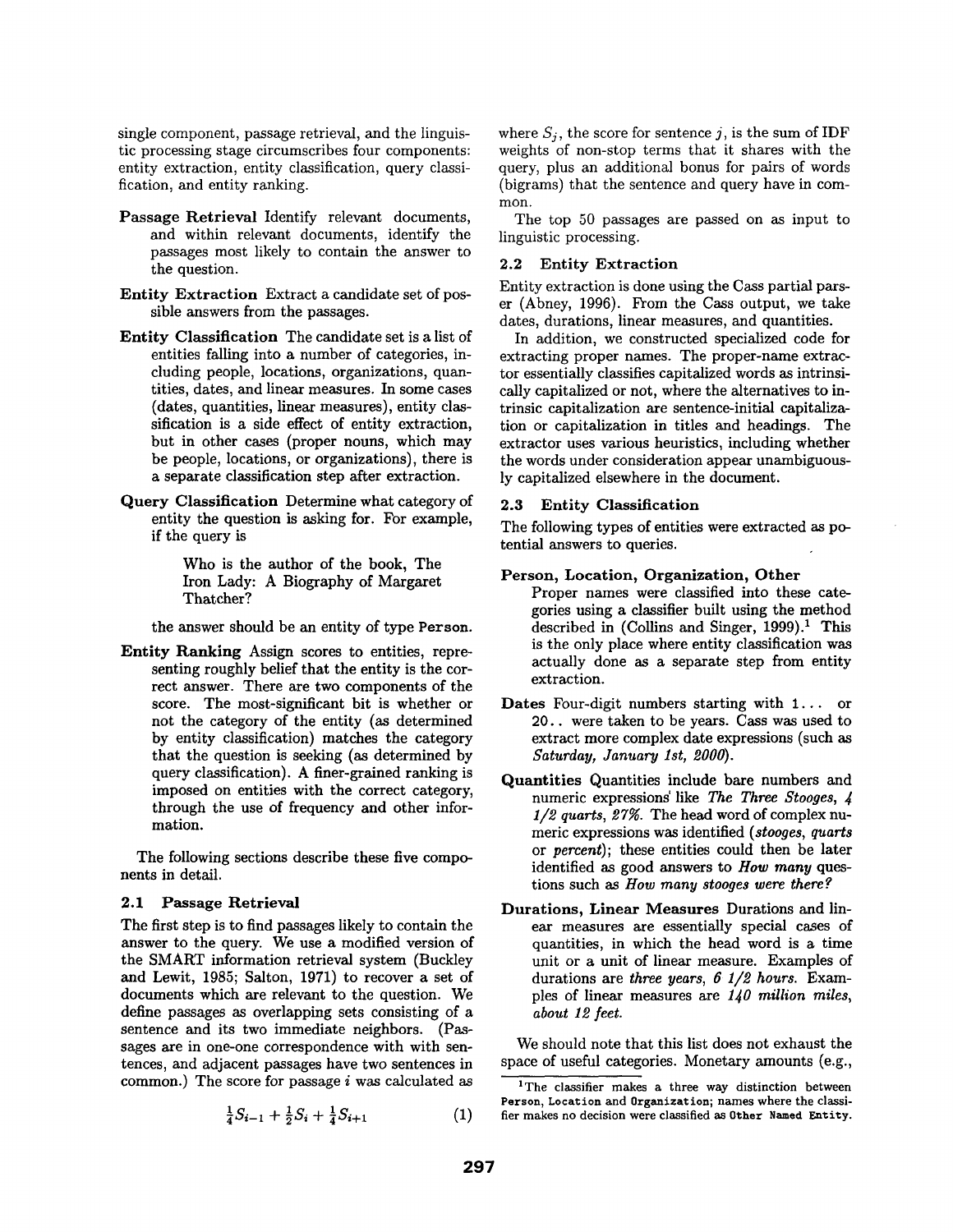*\$25 million)* were added to the system shortly after the Trec run, but other gaps in coverage remain. We discuss this further in section 3.

#### 2.4 Query **Classification**

This step involves processing the query to identify the category of answer the user is seeking. We parse the query, then use the following rules to determine the category of the desired answer:

- $\bullet$  *Who, Whom*  $\rightarrow$  Person.
- Where, Whence, Whither  $\rightarrow$  Location.
- $When \rightarrow Date.$
- How few, great, little, many, much  $\rightarrow$ Quemtity. We also extract the head word of the *How* expression (e.g., *stooges* in *how many stooges)* for later comparison to the head word of candidate answers.
- $How long \rightarrow$  Duration or Linear Measure. *How tall, wide, high, big, far*  $\rightarrow$  Linear **Measure.**
- The wh-words *Which* or *What* typically appear with a head noun that describes the category of entity involved. These questions fall into two formats: *What X* where X is the noun involved, and *What is the ... X.* Here are a couple of examples:

What company is the largest Japanese ship builder?

What is the largest city in Germany?

For these queries the head noun (e.g., *company* or *city)* is extracted, and a lexicon mapping nouns to categories is used to identify the category of the query. The lexicon was partly hand-built (including some common cases such as *number*  $\rightarrow$  Quantity or *year*  $\rightarrow$  Date). A large list of nouns indicating Person, Location or Organization categories was automatically taken from the contextual (appositive) cues learned in the named entity classifier described in (Collins and Singer, 1999).

- In queries containing no wh-word (e.g., *Name the largest city in Germany),* the first noun phrase that is an immediate constituent of the matrix sentence is extracted, and its head is used to determine query category, as for *What*  X questions.
- Otherwise, the category is the wildcard Any.

#### **2.5 Entity** Ranking

Entity scores have two components. The first, mostsignificant, component is whether or not the entity's category matches the query's category. (If the query category is Any, all entities match it.)

In most cases, the matching is boolean: either an entity has the correct category or not. However, there are a couple of special cases where finer distinctions are made. If a question is of the Date type, and the query contains one of the words *day* or *month,*  then "full" dates are ranked above years. Conversely, if the query contains the word *year,* then years are ranked above full dates. In *How many X* questions (where  $X$  is a noun), quantified phrases whose head noun is also X are ranked above bare numbers or other quantified phrases: for example, in the query *How many lives were lost in the Lockerbie air crash,*  entities such as 270 *lives* or *almost 300 lives* would be ranked above entities such *as 200 pumpkins* or *150. 2* 

The second component of the entity score is based on the frequency and position of occurrences of a given entity within the retrieved passages. Each occurrence of an entity in a top-ranked passage counts 10 points, and each occurrence of an entity in any other passage counts 1 point. ("Top-ranked passage" means the passage or passages that received the maximal score from the passage retrieval component.) This score component is used as a secondary sort key, to impose a ranking on entities that are not distinguished by the first score component.

In counting occurrences of entities, it is necessary to decide whether or not two occurrences are tokens of the same entity or different entities. To this end, we do some normalization of entities. Dates are mapped to the format year-month-day: that is, *last Tuesday, November 9, 1999* and *11/9/99* are both mapped to the normal form *1999 Nov 9* before frequencies are counted. Person names axe aliased based on the final word they contain. For example, *Jackson* and *Michael Jackson* are both mapped to the normal form *Jackson. a* 

### **3 Evaluation**

#### **3.1 Results on the TREC-8 Evaluation**

The system was evaluated in the TREC-8 questionanswering track. TREC provided 198 questions as a blind test set: systems were required to provide five potential answers for each question, ranked in order of plausibility. The output from each system was then scored by hand by evaluators at NIST, each answer being marked as either correct or incorrect. The system's score on a particular question is a function of whether it got a correct answer in the five ranked answers, with higher scores for the answer appearing higher in the ranking. The system receives a score of 1, 1/2, 1/3, 1/4, 1/5, or 0, re-

<sup>2</sup>perhaps less desirably, *people* would not be recognized as a synonym of *lives* in this example: *200 people* would be indistinguishable from *200 pumpkins.* 

<sup>&</sup>lt;sup>3</sup>This does introduce occasional errors, when two people with the same last name appear in retrieved passages.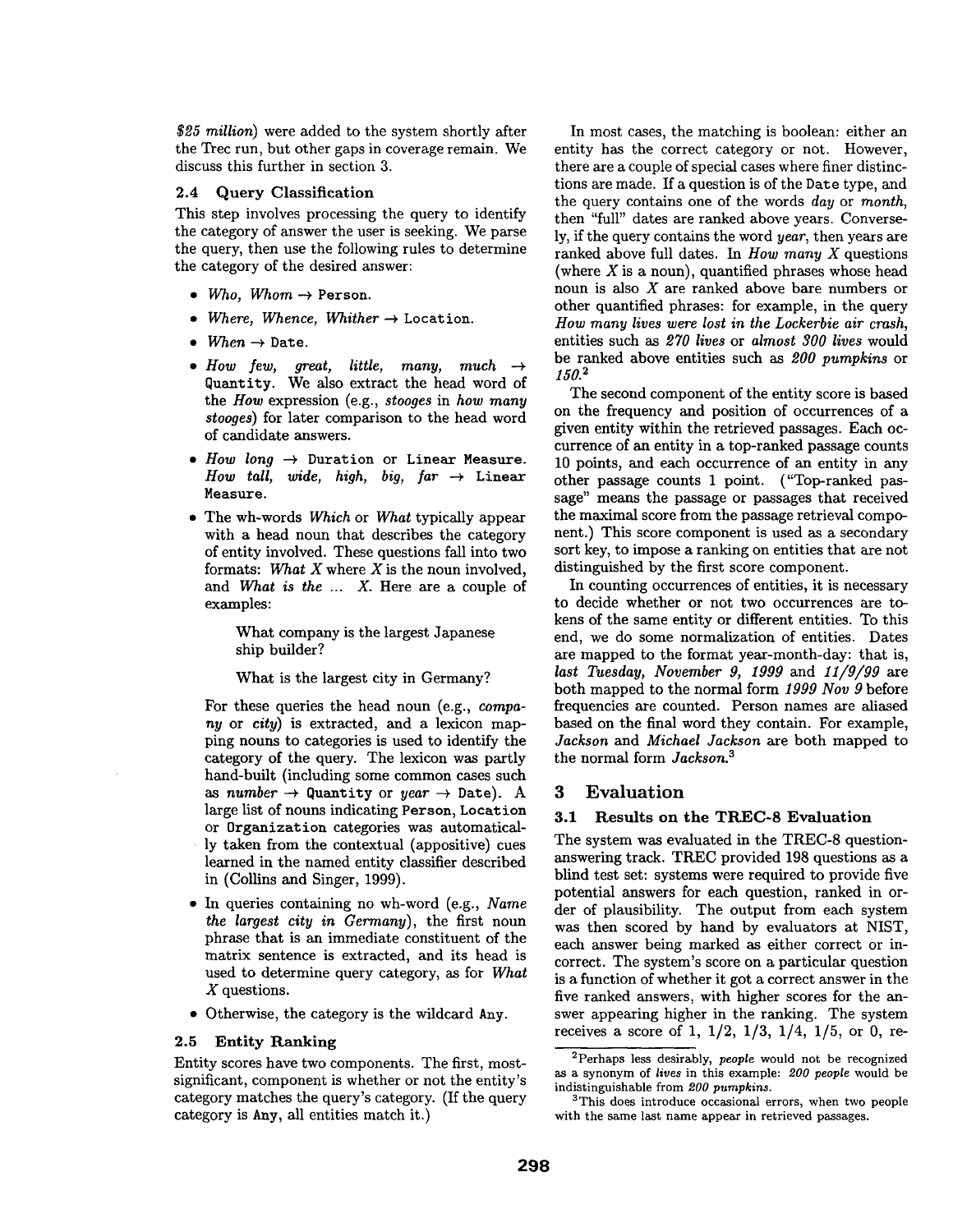| System      | Mean                | Answer   | Mean  |
|-------------|---------------------|----------|-------|
|             | Ans Len             | in Top 5 | Score |
| Entity      | $\overline{10.5}$ B | 46%      | 0.356 |
| Passage 50  | 50B                 | 38.9%    | 0.261 |
| Passage 250 | 250B                | 68%      | 0.545 |

Figure 1: Results on the TREC-8 Evaluation

spectively, according as the correct answer is ranked 1st, 2nd, 3rd, 4th, 5th, or lower in the system output. The final score for a system is calculated as its mean score on the 198 questions.

The TREC evaluation considered two questionanswering scenarios: one where answers were limited to be less than 250 bytes in length, the other where the limit was 50 bytes. The output from the passage retrieval component (section 2.1), with some trimming of passages to ensure they were less than 250 bytes, was submitted to the 250 byte scenario. The output of the full entity-based system was submitted to the 50 byte track. For comparison, we also submitted the output of a 50-byte system based on IR techniques alone. In this system single-sentence passages were retrieved as potential answers, their score being calculated using conventional IR methods. Some trimming of sentences so that they were less than 50 bytes in length was performed.

Figure 1 shows results on the TREC-8 evaluation. The 250-byte passage-based system found a correct answer somewhere in the top five answers on 68% of the questions, with a final score of 0.545. The 50 byte passage-based system found a correct answer on 38.9% of all questions, with an average score of 0.261. The reduction in accuracy when moving from the 250-byte limit to the 50-byte limit is expected, because much higher precision is required; the 50 byte limit allows much less extraneous material to be included with the answer. The benefit of the including less extraneous material is that the user can interpret the output with much less effort.

Our entity-based system found a correct answer in the top five answers on 46% of the questions, with a final score of 0.356. The performance is not as good as that of the 250-byte passage-based system. But when less extraneous material is permitted, the entity-based system outperforms the passage-based approach. The accuracy of the entity-based system is significantly better than that of the 50-byte passage-based system, and it returns virtually no extraneous material, as reflected in the average answer length of only 10.5 bytes. The implication is that NLP techniques become increasingly useful when short answers are required.

## 3.2 Error Analysis of the Entity-Based System

#### 3.2.1 Ranking of Answers

As a first point, we looked at the performance of the entity-based system, considering the queries where the correct answer was found somewhere in the top 5 answers (46% of the 198 questions). We found that on these questions, the percentage of answers ranked 1, 2, 3, 4, and 5 was 66%, 14%, 11%, 4%, and 4% respectively. This distribution is by no means uniform; it is clear that when the answer is somewhere in the top five, it is very likely to be ranked 1st or 2nd. The system's performance is quite bimodah it either completely fails to get the answer, or else recovers it with a high ranking.

#### **3.2.2 Accuracy on Different Categories**

Figure 2 shows the distribution of question types in the TREC-8 test set ("Percentage of Q's"), and the performance of the entity-based system by question type ("System Accuracy"). We categorized the questions by hand, using the eight categories described in section 2.3, plus two categories that essentially represent types that were not handled by the system at the time of the TREC competition: Monetary Amount and Miscellaneous.

"System Accuracy" means the percentage of questions for which the correct answer was in the top five returned by the system. There is a sharp division in the performance on different question types. The categories Person, Location, Date and Quantity are handled fairly well, with the correct answer appearing in the top five 60% of the time. These four categories make up 67% of all questions. In contrast, the other question types, accounting for 33% of the questions, are handled with only 15% accuracy.

Unsurprisingly, the Miscellaneous and Other Named Entity categories are problematic; unfortunately, they are also rather frequent. Figure 3 shows some examples of these queries. They include a large tail of questions seeking other entity types (mountain ranges, growth rates, films, etc.) and questions whose answer is not even an entity (e.g., "Why did David Koresh ask the FBI for a word processor?")

For reference, figure 4 gives an impression of the sorts of questions that the system does well on (correct answer in top five).

#### **3.2.3 Errors by Component**

Finally, we performed an analysis to gauge which components represent performance bottlenecks in the current system. We examined system logs for a 50-question sample, and made a judgment of what caused the error, when there was an error. Figure 5 gives the breakdown. Each question was assigned to exactly one line of the table.

The largest body of errors, accounting for 18% of the questions, are those that are due to unhandled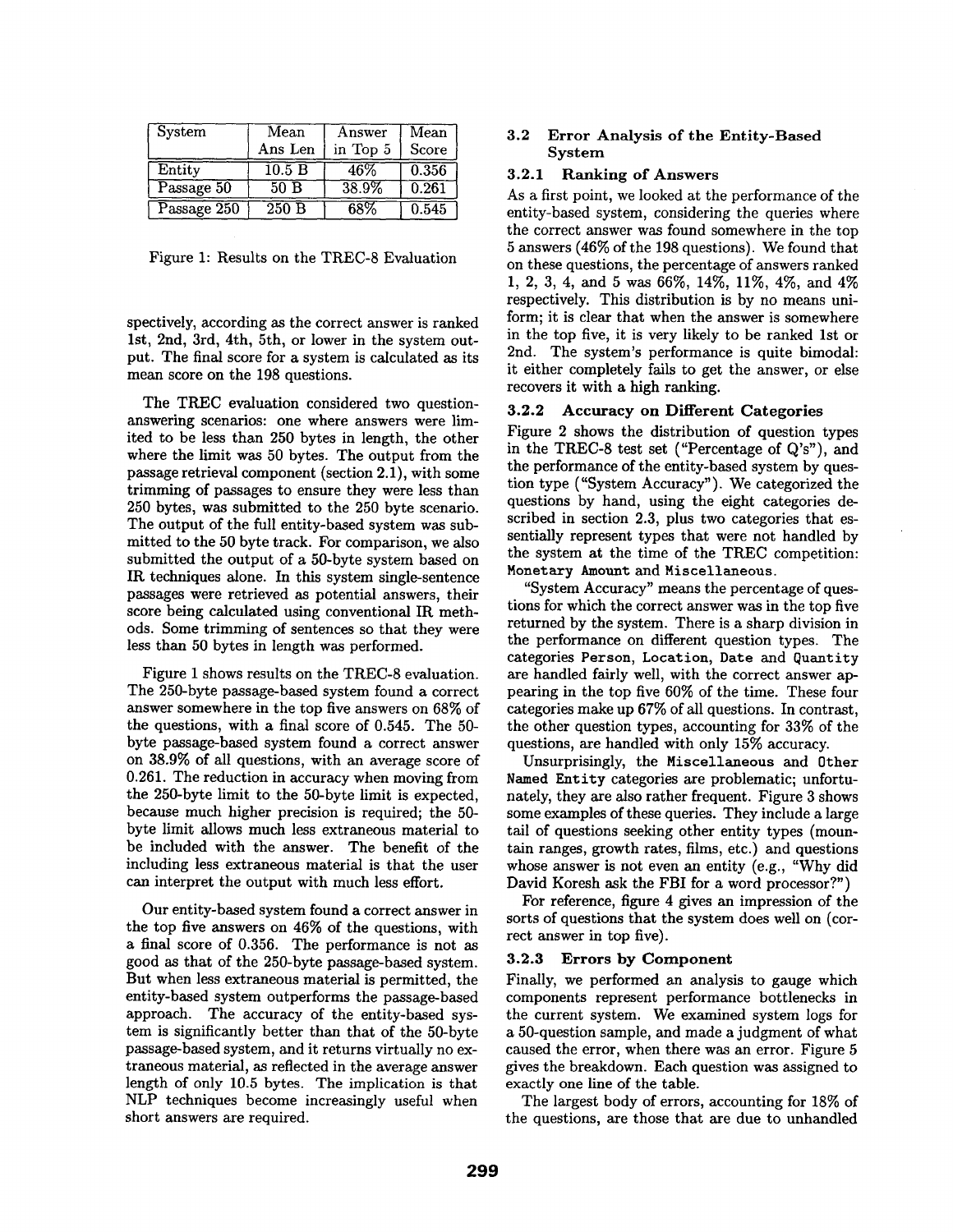| Question                                                                     |   | Rank   Output from System |
|------------------------------------------------------------------------------|---|---------------------------|
| Who is the author of the book, The Iron Lady: A Biography of $\vert 2 \vert$ |   | Hugo Young                |
| Margaret Thatcher?                                                           |   |                           |
| What is the name of the managing director of Apricot Computer?               |   | Dr Peter Horne            |
| What country is the biggest producer of tungsten?                            |   | China                     |
| Who was the first Taiwanese President?                                       |   | Taiwanese President Li    |
|                                                                              |   | Teng hui                  |
| When did Nixon visit China?                                                  |   | 1972                      |
| How many calories are there in a Big Mac?                                    | 4 | 562 calories              |
| What is the acronym for the rating system for air conditioner effi-          |   | EER.                      |
| ciency?                                                                      |   |                           |

Figure 4: A few TREC questions answered correctly by the system.

| <b>Type</b>     | Percent           | System   |
|-----------------|-------------------|----------|
|                 | of Q's            | Accuracy |
| Person          | $\overline{28}$   | 62.5     |
| Location        | 18.5              | 67.6     |
| Date            | 11                | 45.5     |
| Quantity        | 9.5               | 52.7     |
| TOTAL           | 67                | 60       |
| Other Named Ent | $\overline{14.5}$ | 31       |
| Miscellaneous   | 8.5               | 5.9      |
| Linear Measure  | $3.5\,$           | O        |
| Monetary Amt    | 3                 | U        |
| Organization    | $\mathbf{2}$      | ∩        |
| Duration        | 1.5               | Λ        |
| TOTAL           | 33                | 15       |

Figure 2: Performance of the entity-based system on different question types. "System Accuracy" means percent of questions for which the correct answer was in the top five returned by the system. "Good" types are in the upper block, "Bad" types are in the lower block.

| What does the Peugeot company manufacture?      |  |  |  |  |
|-------------------------------------------------|--|--|--|--|
| Why did David Koresh ask the FBI for a word     |  |  |  |  |
| processor?                                      |  |  |  |  |
| What are the Valdez Principles?                 |  |  |  |  |
| What was the target rate for M3 growth in 1992? |  |  |  |  |
| What does El Nino mean in spanish?              |  |  |  |  |

Figure 3: Examples of "Other Named Entity" and "Miscellaneous" questions.

types, of which half are monetary amounts. (Questions with non-entity answers account for another 4%.) Another large block (16%) is due to the passage retrieval component: the correct answer was not present in the retrieved passages. The linguistic components together account for the remaining 14% of error, spread evenly among them.

The cases in which the correct answer is in the top

| Errors                          |        |  |  |  |
|---------------------------------|--------|--|--|--|
| Passage retrieval failed        | $16\%$ |  |  |  |
| Answer is not an entity         | 4%     |  |  |  |
| Answer of unhandled type: money | 10%    |  |  |  |
| Answer of unhandled type: misc  | 8%     |  |  |  |
| Entity extraction failed        | $2\%$  |  |  |  |
| Entity classification failed    | 4%     |  |  |  |
| Query classification failed     | 4%     |  |  |  |
| Entity ranking failed           | 4%     |  |  |  |
| <b>Successes</b>                |        |  |  |  |
| Answer at Rank 2-5              | 16%    |  |  |  |
| Answer at Rank 1                | 32%    |  |  |  |
|                                 |        |  |  |  |

Figure 5: Breakdown of questions by error type, in particular, by component responsible. Numbers are percent of questions in a 50-question sample.

five, but not at rank one, are almost all due to failures of entity ranking.<sup>4</sup> Various factors contributing to misrankings are the heavy weighting assigned to answers in the top-ranked passage, the failure to adjust frequencies by "complexity" (e.g., it is significant if *22.5 million* occurs several times, but not if 3 occurs several times), and the failure of the system to consider the linguistic context in which entities appear.

## 4 Conclusions and Future Work

We have described a system that handles arbitrary questions, producing a candidate list of answers ranked by their plausibility. Evaluation on the TREC question-answering track showed that the correct answer to queries appeared in the top five answers 46% of the time, with a mean score of 0.356. The average length of answers produced by the system was 10.5 bytes.

<sup>4</sup>The sole exception was a query misclassification caused by a parse failure---miraculously, the correct answer made it to rank five despite being of the "wrong" type.